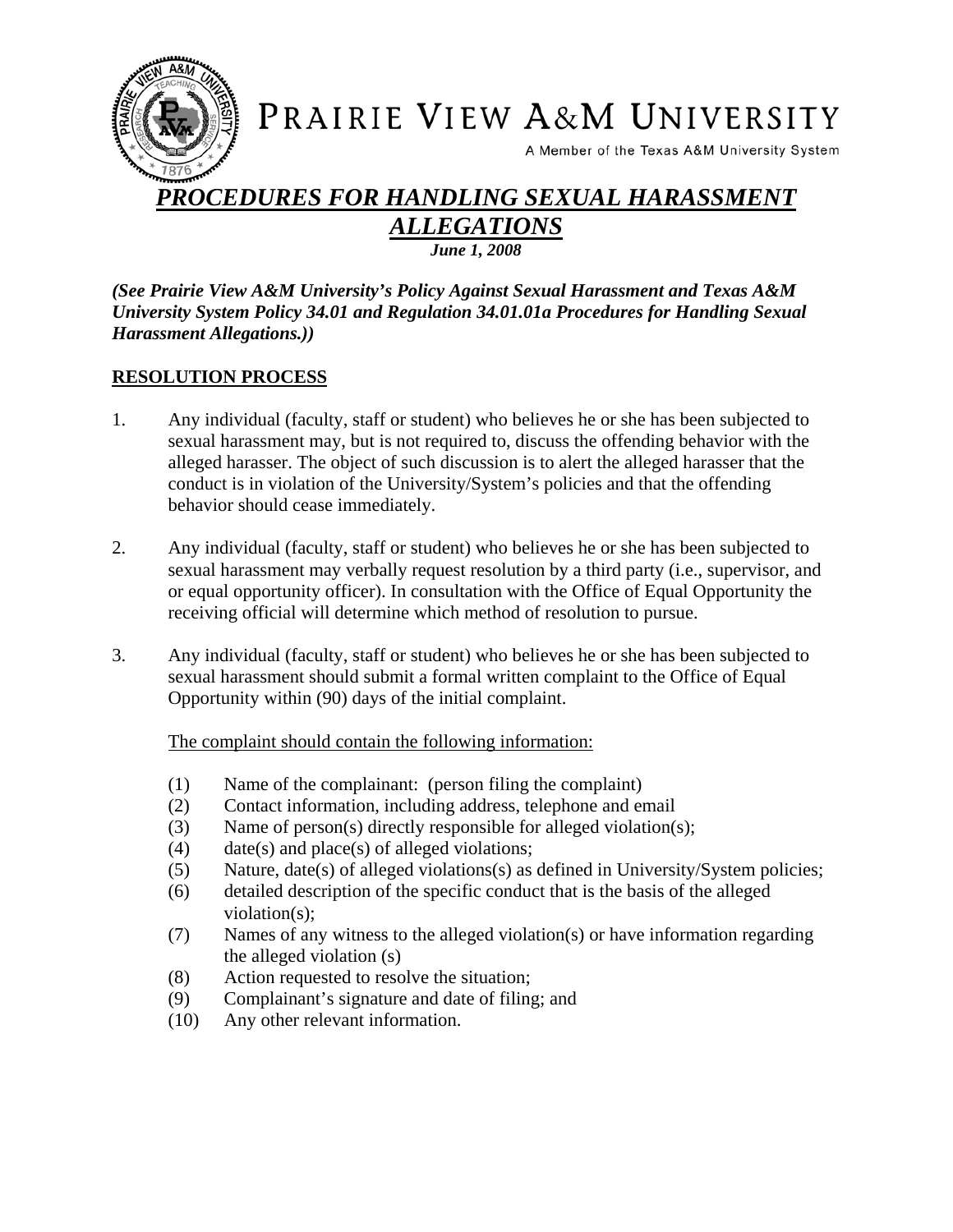4. Methods of resolution include, but are not limited to, coaching the complainant on how to address the situation causing the problem directly; mediating the dispute between the parties concerned; aiding in the modification of a situation in which the offensive conduct occurred; assisting a department or division with the resolution of a real or perceived problem; conducting a documented meeting with the alleged offender that involves a discussion of the requirements of University/System policy and regulation and University/System rule and procedures; or investigating the complaint as directed by the Office of Equal Opportunity.

# **5. Time Limit**

A complaint must be made within ninety (90) calendar days of the occurrence of the most recent alleged violation(s).

### **6. Acknowledgement**

In the case of a formal written complaint, the Office of Equal Opportunity will send the complainant a brief acknowledgement of the complaint in a timely manner, stating that the complaint will be evaluated and advising the complainant that he or she will be contacted within (10 days). The acknowledgement letter will include a copy of PVAMU's Policy Against Sexual Harassment; System Policy 34.01 and System Regulation 34.01.01, and any other University/System rule(s) and procedures as appropriate.

# **7. Complaint Evaluation**

The University may decide not to proceed with a complaint investigation under a variety of circumstances, such as:

- (1) The complainant fails to describe in sufficient detail the conduct that is the basis of the complaint;
- (2) The conduct described in the complaint is not covered by University/System policies and regulation;
- (3) The complaint is not timely;
- (4) The complainant declines to cooperate in the University's investigation;
- (5) The complaint has been withdrawn; or
- (6) A resolution or remedy deemed appropriate by the University has already been achieved, or has been offered by the University and rejected by the complainant.

If it is determined that the University will not proceed with a complaint investigation, the Office of Equal Opportunity will send a notification letter explaining the reason(s) to the complainant. The notification letter will also include a statement informing the complainant that, within ten (10) working days of the notification, he or she may appeal the determination not to proceed with a complaint investigation to the appropriate vice president.